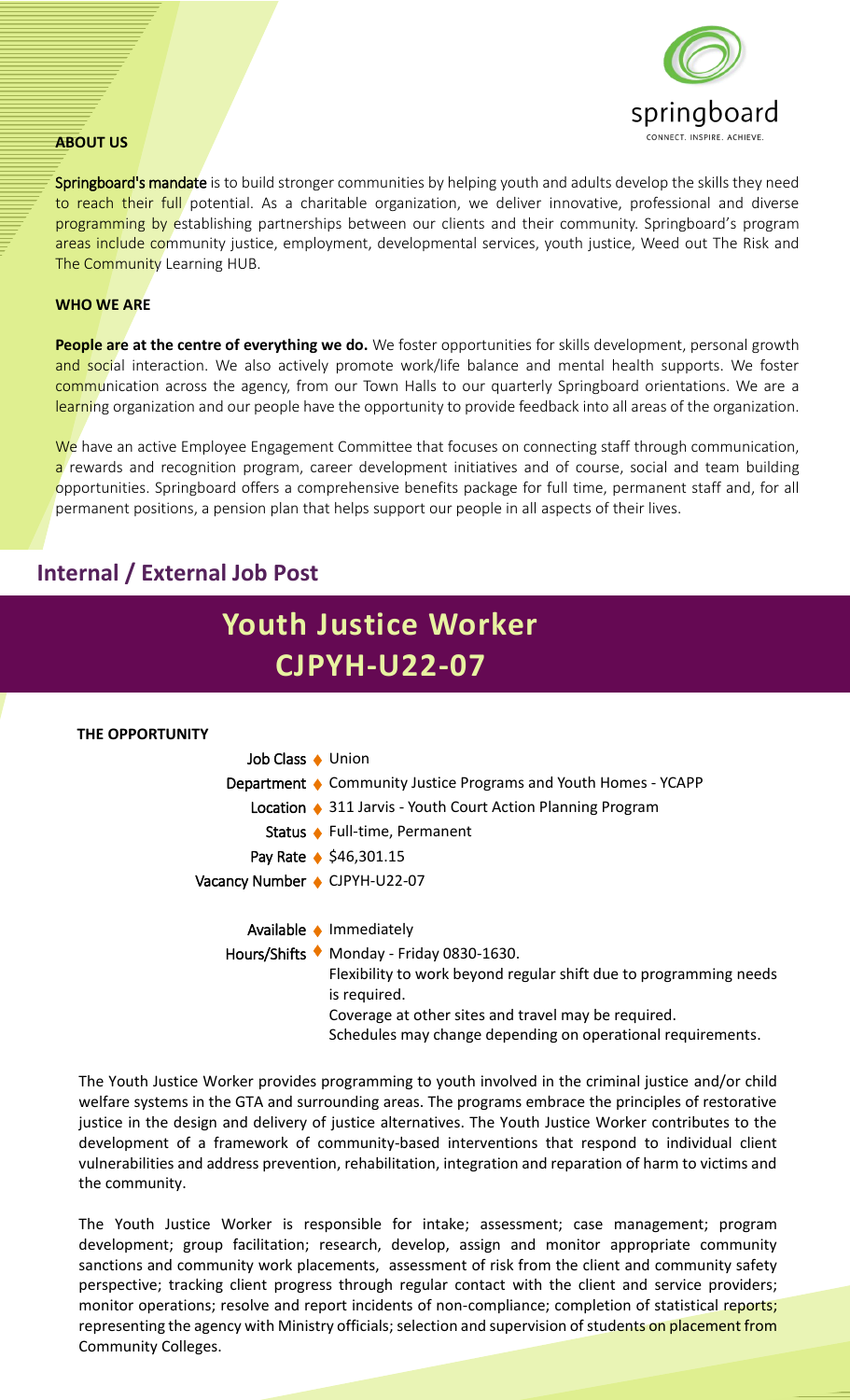### **WAYS YOU CAN CONTRIBUTE**

- **Community Development**: Research and develop community referral resources for clients, families and victims. Identify and engage suitable volunteer placements that are both meaningful to the client, of benefit to the community and reparative in nature. Ensure appropriate client and service/placement match. Ensure placements and services are accessible to diverse client group.
- **Assessment/Case Management**: Review and assess appropriate client referrals. Conduct intake; Provide service to address risk, barriers and protective factors of vulnerable youth. Communicate and explain criminal justice processes with clients including court process, alternative measures, and community service orders. Ensure sanctions, referrals, programming and community service placements assigned are appropriate, proportionate, accessible, and meaningful to meet the needs of the client, victim, community and funder within specific designated timelines. Identify and resolve incidents. Crisis intervention skills to resolve incidents and other contentious issues; monitor client progress; Report on the outcome of each case.
- **Administration**: Maintain centralized case management database/systems that enable the tracking of progress of a high volume caseloads at any given time. Daily communication with referral sources for administration of programs. Accurate and timely submission of documents and reports that could be subject, in the case of enforcement, to scrutiny in the criminal courts and probation services. Administer and process program evaluation tools.
- **Program Management**: Analytical skills to monitor operations and report immediately any incidents of non-compliance. Critical judgement required to competently assess the seriousness of incidents and discuss same with Ministry officials. Effectively resolve incidents and other contentious issues or communicates them where appropriate to supervisor in timely manner; Participate in program evaluation, quality assurance and continuous improvement approach that are based on best practice; Ensure contract deliverables are met as defined by the Funder.
- **Group Facilitation**: Deliver in person and virtual group programming as required. Manage resistance and challenging behaviors. Schedules may include daytime and evening availability.

# **WHO YOU ARE**

- Minimum of two (2) years of related work experience in: working with youth in the social services and criminal justice system; counseling; assessment; case management; group facilitation; community development and liaising with diverse communities, prospective partners and service providers for correctional clients.
- Demonstrated knowledge of the principles of proportionality and reparation, and relevant legislation concepts and current best practices in the area of restorative justice and the youth justice system.
- Demonstrated skill and experience in developing and administering creative community based interventions that respond to individual vulnerabilities, and address prevention, rehabilitation, integration and reparation of harm.
- Knowledge of and ability to apply relevant legislation including the Youth Criminal Justice Act and the Children and Family Services Act.
- Demonstrated group facilitation skills.
- Experience in applying cognitive behavioral and psycho-educational models in changing behavior.
- Demonstrated knowledge of education and motivational approaches for individuals with substance misuse issues.
- Excellent community development skills to engage diverse communities, perspective partners and service providers.
- Program planning skills to implement, evaluate and modify new and existing program, as needed.
- Demonstrated assessment skills for both the delivery of services to participants and daily operational/programming issues including determination of suitability and risk.
- Excellent crisis intervention/management, counseling, assessment, communication (verbal & written) interpersonal, organizational and leadership skills.
- Excellent interpersonal skills to communicate effectively for client service as well as with the victims of crime, the police, Crown Attorneys, Judges, Duty Counsel, Defense Counsel, Probation Officers, Correctional Institution personnel, community partners and volunteers.
- Demonstrated critical/analytical thinking to monitor operations and report incidents of noncompliance and in determining key issues and facts when reporting incidents clearly and succinctly to Ministry officials.
- Excellent problem solving and decision making skills in order to prioritize and deal with issues as they arise.
- Strong administrative and time management skills to collect, analyze and prepare statistical reports accurately and on time.